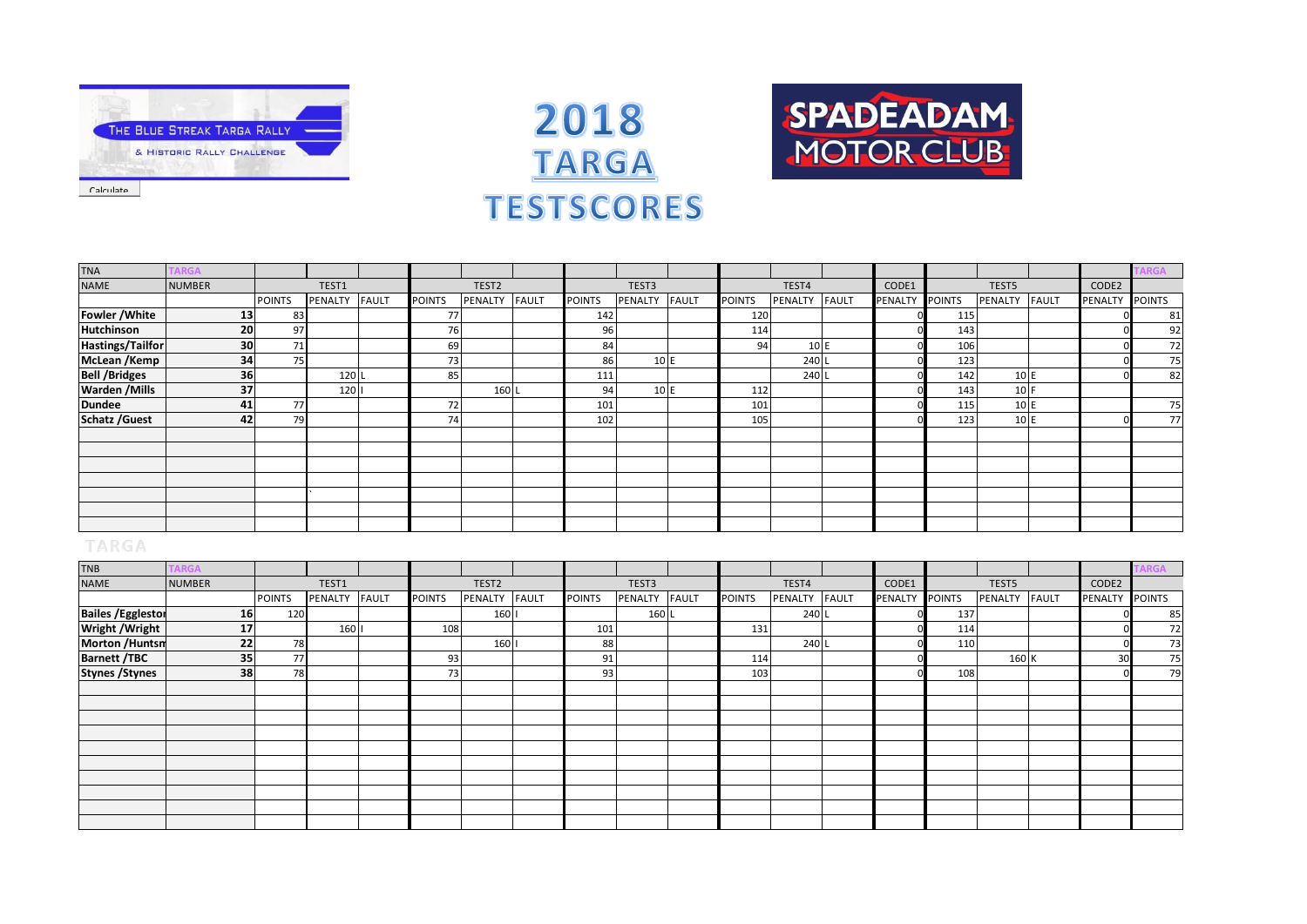| <b>TEA</b>            |               |               |         |              |               |                   |              |               |                |              |               |                |              |                |               |                |              |                | <b>\RGA</b>   |
|-----------------------|---------------|---------------|---------|--------------|---------------|-------------------|--------------|---------------|----------------|--------------|---------------|----------------|--------------|----------------|---------------|----------------|--------------|----------------|---------------|
| <b>NAME</b>           | <b>NUMBER</b> |               | TEST1   |              |               | TEST <sub>2</sub> |              |               | TEST3          |              |               | TEST4          |              | CODE1          |               | TEST5          |              | CODE2          |               |
|                       |               | <b>POINTS</b> | PENALTY | <b>FAULT</b> | <b>POINTS</b> | PENALTY           | <b>FAULT</b> | <b>POINTS</b> | <b>PENALTY</b> | <b>FAULT</b> | <b>POINTS</b> | <b>PENALTY</b> | <b>FAULT</b> | PENALTY        | <b>POINTS</b> | <b>PENALTY</b> | <b>FAULT</b> | <b>PENALTY</b> | <b>POINTS</b> |
| <b>Bateman</b>        | <b>15</b>     | 75            |         |              | 68            |                   |              | 90            |                |              | 101           |                |              |                | 129           |                |              |                | 74            |
| Harrison              | 18            |               | 120     |              | 120           |                   |              |               | 160 L          |              | 105           |                |              | 30             |               | 160 L          |              |                | 85            |
| <b>Short</b>          | 19            | 75            |         |              | 69            |                   |              | 88            |                |              | 102           |                |              |                | 105           |                |              |                | 72            |
| <b>Maxwell</b>        | 21            | 75            |         |              | 66            |                   |              | 89            |                |              | 107           |                |              |                | 108           |                |              |                | 78            |
| <b>Hoggarth</b>       | 23            | 75            |         |              | 78            | 10 F              |              | 94            |                |              | 114           |                |              |                | 114           | 10E            |              |                | 84            |
| <b>Burton</b>         | 25            | 71            |         |              | 67            |                   |              |               | 160 L          |              | 96            |                |              |                | 99            |                |              |                | 72            |
| Roughead              | 26            |               |         |              |               |                   |              |               |                |              |               |                |              |                |               |                |              |                |               |
| <b>Bowness</b>        | 27            | 68            |         |              | 71            |                   |              | 86            |                |              | 93            |                |              |                | 100           | 10E            |              |                | 70            |
| Hunter /Tyson         | 28            | 68            |         |              | 65            |                   |              | 87            |                |              | 102           |                |              |                | 93            |                |              |                | 71            |
| Robertson             | 29            | 83            |         |              | 76            |                   |              |               | 160 L          |              |               | 240 L          |              |                | 121           | 10E            |              |                | 80            |
| James /Howe           | 31            | 74            |         |              | 68            |                   |              | 104           |                |              | 93            |                |              |                | 115           |                |              |                | 75            |
| Marsh                 | 32            | 77            |         |              | 69            |                   |              |               | 160 l          |              | 100           |                |              |                | 118           |                |              |                | 80            |
| Savage / Savage       | 33            | 77            |         |              | 66            |                   |              | 81            |                |              | 88            |                |              |                | 101           | 10E            |              |                | 74            |
| <b>Hodgson /Giles</b> | 39            | 71            |         |              | 66            |                   |              | 89            |                |              | 101           |                |              |                | 97            |                |              |                | 80            |
|                       |               |               |         |              |               |                   |              |               |                |              |               |                |              |                |               |                |              |                |               |
| TARGA                 |               |               |         |              |               |                   |              |               |                |              |               |                |              |                |               |                |              |                |               |
| <b>TEB</b>            | <b>RGA</b>    |               |         |              |               |                   |              |               |                |              |               |                |              |                |               |                |              |                | <b>RGA</b>    |
| <b>NAME</b>           | <b>NUMBER</b> |               | TEST1   |              |               | TEST <sub>2</sub> |              |               | TEST3          |              |               | TEST4          |              | CODE1          |               | TEST5          |              | CODE2          |               |
|                       |               | <b>POINTS</b> | PENALTY | <b>FAULT</b> | <b>POINTS</b> | PENALTY           | <b>FAULT</b> | <b>POINTS</b> | PENALTY FAULT  |              | <b>POINTS</b> | PENALTY        | <b>FAULT</b> | <b>PENALTY</b> | <b>POINTS</b> | PENALTY        | <b>FAULT</b> | PENALTY POINTS |               |

| <b>NAME</b>    | <b>NUMBER</b> |               | TEST1         |               | TEST2   |              |               | TEST3         |               | TEST4         | CODE1          |    | TEST5         | CODE2          |    |
|----------------|---------------|---------------|---------------|---------------|---------|--------------|---------------|---------------|---------------|---------------|----------------|----|---------------|----------------|----|
|                |               | <b>POINTS</b> | PENALTY FAULT | <b>POINTS</b> | PENALTY | <b>FAULT</b> | <b>POINTS</b> | PENALTY FAULT | <b>POINTS</b> | PENALTY FAULT | PENALTY POINTS |    | PENALTY FAULT | PENALTY POINTS |    |
| Dodds / Gibson | 14            | 69            |               | 66            |         |              | 85            |               | -99           |               |                | 97 |               |                | 70 |
|                |               |               |               |               |         |              |               |               |               |               |                |    |               |                |    |
|                |               |               |               |               |         |              |               |               |               |               |                |    |               |                |    |
|                |               |               |               |               |         |              |               |               |               |               |                |    |               |                |    |
|                |               |               |               |               |         |              |               |               |               |               |                |    |               |                |    |
|                |               |               |               |               |         |              |               |               |               |               |                |    |               |                |    |
|                |               |               |               |               |         |              |               |               |               |               |                |    |               |                |    |
|                |               |               |               |               |         |              |               |               |               |               |                |    |               |                |    |
|                |               |               |               |               |         |              |               |               |               |               |                |    |               |                |    |
|                |               |               |               |               |         |              |               |               |               |               |                |    |               |                |    |
|                |               |               |               |               |         |              |               |               |               |               |                |    |               |                |    |
|                |               |               |               |               |         |              |               |               |               |               |                |    |               |                |    |
|                |               |               |               |               |         |              |               |               |               |               |                |    |               |                |    |
|                |               |               |               |               |         |              |               |               |               |               |                |    |               |                |    |
|                |               |               |               |               |         |              |               |               |               |               |                |    |               |                |    |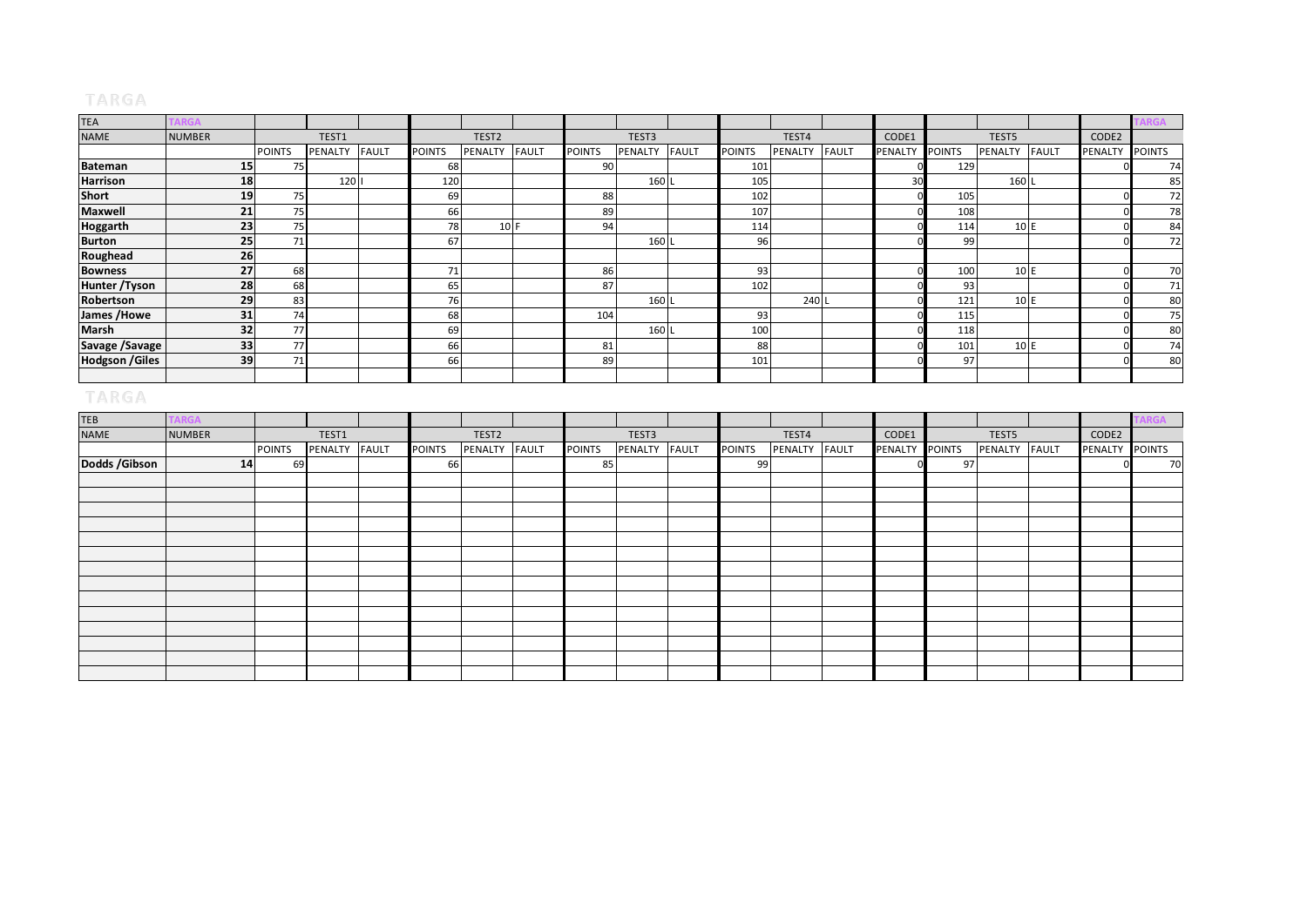| <b>TNA</b> |              |               |         |              |               |         |              |               |         |              |               |         |              |               |               |              | RGA           |         |              |         |               |
|------------|--------------|---------------|---------|--------------|---------------|---------|--------------|---------------|---------|--------------|---------------|---------|--------------|---------------|---------------|--------------|---------------|---------|--------------|---------|---------------|
| TEST6      |              |               | TEST7   |              |               | TEST8   |              |               | TEST9   |              |               | TEST10  |              |               | <b>TEST11</b> |              |               | TEST12  |              | CODE3   |               |
| PENALTY    | <b>FAULT</b> | <b>POINTS</b> | PENALTY | <b>FAULT</b> | <b>POINTS</b> | PENALTY | <b>FAULT</b> | <b>POINTS</b> | PENALTY | <b>FAULT</b> | <b>POINTS</b> | PENALTY | <b>FAULT</b> | <b>POINTS</b> | PENALTY       | <b>FAULT</b> | <b>POINTS</b> | PENALTY | <b>FAULT</b> | PENALTY | <b>POINTS</b> |
|            |              | 72            |         |              | 103           |         |              | 100           |         |              | 134           |         |              | 116           |               |              | 145           |         |              |         | 59            |
|            |              | 76            |         |              | 88            |         |              | 102           |         |              | 160           |         |              | 123           |               | 30 3E        | 133           |         |              |         | 74            |
|            |              | 64            |         |              | 81            |         |              |               | 240 L   |              | 126           |         |              | 105           |               |              |               | 300     |              |         | 74            |
|            |              | 69            |         |              | 81            |         |              | 97            |         |              |               | 280 L   |              | 102           |               | 30 3E        | 124           | 300 J/i |              |         | 60            |
|            |              | 85            |         |              | 89            |         |              |               | 240     |              | 140           |         |              | 116           |               | 20 2E        | 155           |         |              |         | 68            |
| 120 L      |              | 78            |         |              | 87            | 10E     |              | 107           |         |              | 138           | 10 E    |              | 113           | 10 E          |              | 128           |         |              |         |               |
|            |              | 70            |         |              | 83            |         |              | 96            |         |              | 128           | 10 E    |              | 109           |               |              | 119           |         |              |         | 59            |
|            |              | 73            |         |              | 86            |         |              | 99            |         |              | 131           | 10 E    |              | 107           | 10 E          |              | 129           |         |              |         | 67            |
|            |              |               |         |              |               |         |              |               |         |              |               |         |              |               |               |              |               |         |              |         |               |
|            |              |               |         |              |               |         |              |               |         |              |               |         |              |               |               |              |               |         |              |         |               |
|            |              |               |         |              |               |         |              |               |         |              |               |         |              |               |               |              |               |         |              |         |               |
|            |              |               |         |              |               |         |              |               |         |              |               |         |              |               |               |              |               |         |              |         |               |
|            |              |               |         |              |               |         |              |               |         |              |               |         |              |               |               |              |               |         |              |         |               |
|            |              |               |         |              |               |         |              |               |         |              |               |         |              |               |               |              |               |         |              |         |               |
|            |              |               |         |              |               |         |              |               |         |              |               |         |              |               |               |              |               |         |              |         |               |

| <b>TNB</b>    |               |               |               |               |               |               |               |               |               |               |               |               |                |               |
|---------------|---------------|---------------|---------------|---------------|---------------|---------------|---------------|---------------|---------------|---------------|---------------|---------------|----------------|---------------|
| TEST6         |               | TEST7         |               | TEST8         |               | TEST9         |               | TEST10        |               | <b>TEST11</b> |               | TEST12        | CODE3          |               |
| PENALTY FAULT | <b>POINTS</b> | PENALTY FAULT | <b>POINTS</b> | PENALTY FAULT | <b>POINTS</b> | PENALTY FAULT | <b>POINTS</b> | PENALTY FAULT | <b>POINTS</b> | PENALTY FAULT | <b>POINTS</b> | PENALTY FAULT | <b>PENALTY</b> | <b>POINTS</b> |
|               | 82            |               | 95            |               | 108           |               | 146           |               | 124           |               | 147           |               |                | 92            |
|               | 67            |               | 83            |               | 94            |               | 136           |               | 115           |               | 139           |               |                | 60            |
|               | 68            |               | 81            |               | 101           |               |               | 280 L         | 106           |               | 121           |               |                | 64            |
|               | 74            |               | 80            |               | 90            |               | 145           | 20 E          | 112           |               | 123           |               |                | 64            |
|               | 70            |               | 99            |               | 109           |               | 132           |               | 119           | 10 E          | 119           |               |                | 65            |
|               |               |               |               |               |               |               |               |               |               |               |               |               |                |               |
|               |               |               |               |               |               |               |               |               |               |               |               |               |                |               |
|               |               |               |               |               |               |               |               |               |               |               |               |               |                |               |
|               |               |               |               |               |               |               |               |               |               |               |               |               |                |               |
|               |               |               |               |               |               |               |               |               |               |               |               |               |                |               |
|               |               |               |               |               |               |               |               |               |               |               |               |               |                |               |
|               |               |               |               |               |               |               |               |               |               |               |               |               |                |               |
|               |               |               |               |               |               |               |               |               |               |               |               |               |                |               |
|               |               |               |               |               |               |               |               |               |               |               |               |               |                |               |
|               |               |               |               |               |               |               |               |               |               |               |               |               |                |               |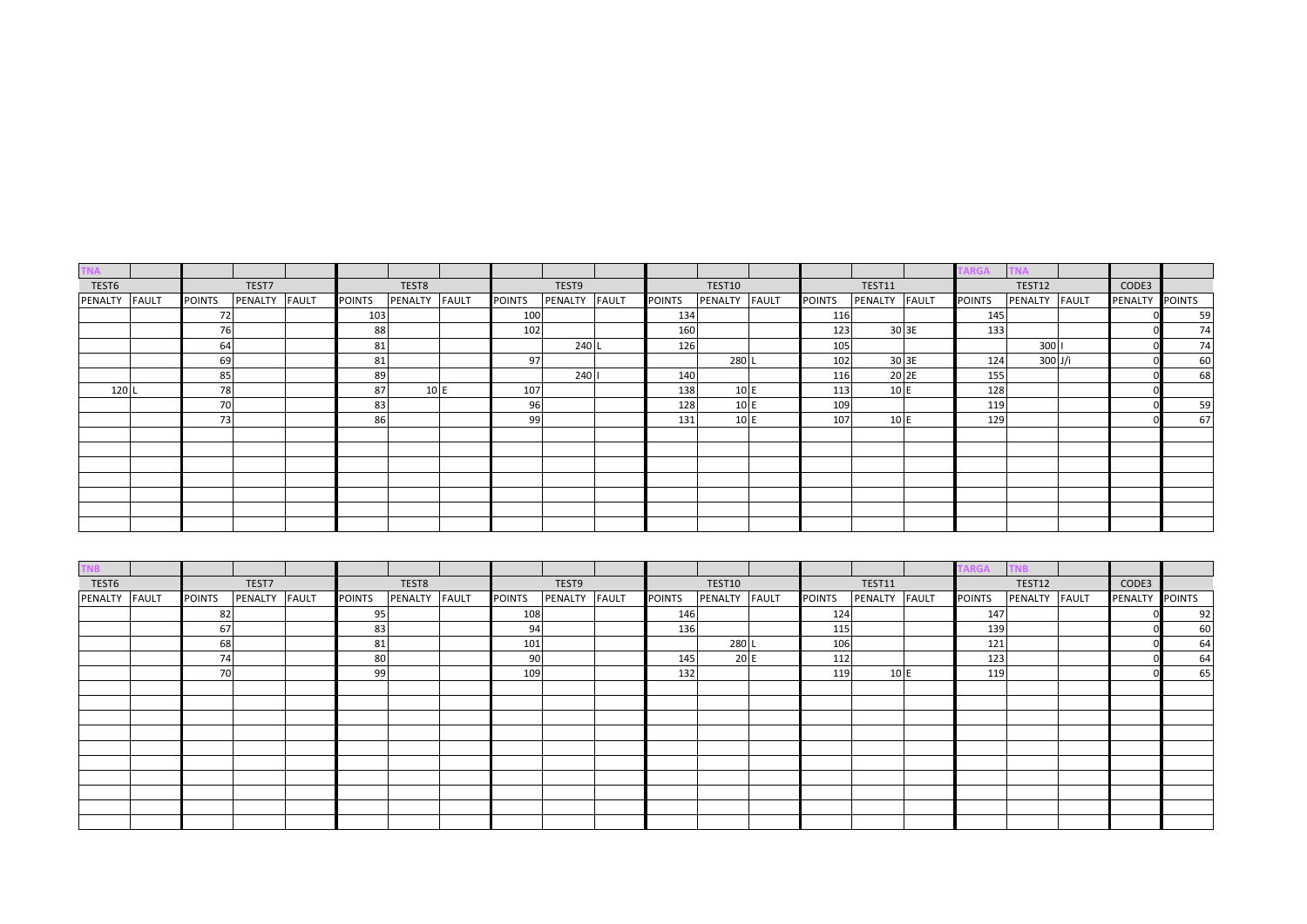| ΈΑ      |              |                 |         |              |               |               |               |         |              |               |         |              |               |         |              | RGA           |               |              |                |               |
|---------|--------------|-----------------|---------|--------------|---------------|---------------|---------------|---------|--------------|---------------|---------|--------------|---------------|---------|--------------|---------------|---------------|--------------|----------------|---------------|
| TEST6   |              |                 | TEST7   |              |               | TEST8         |               | TEST9   |              |               | TEST10  |              |               | TEST11  |              |               | <b>TEST12</b> |              | CODE3          |               |
| PENALTY | <b>FAULT</b> | <b>POINTS</b>   | PENALTY | <b>FAULT</b> | <b>POINTS</b> | PENALTY FAULT | <b>POINTS</b> | PENALTY | <b>FAULT</b> | <b>POINTS</b> | PENALTY | <b>FAULT</b> | <b>POINTS</b> | PENALTY | <b>FAULT</b> | <b>POINTS</b> | PENALTY       | <b>FAULT</b> | <b>PENALTY</b> | <b>POINTS</b> |
|         |              | 67              |         |              | 85            |               | 98            |         |              | 148           |         |              | 109           |         |              | 123           |               |              |                | 68            |
|         |              | 75              |         |              | 80            |               | 99            |         |              | 132           | 10 E    |              | 110           |         |              | 121           |               |              |                | 70            |
|         |              | 69              |         |              | 83            |               | 97            |         |              | 138           |         |              | 118           | 10 E    |              | 136           |               |              |                | 70            |
|         |              | 71 <sub>1</sub> |         |              | 83            |               | 104           |         |              | 129           |         |              | 107           |         |              | 122           |               |              |                | 69            |
|         |              | 68              |         |              |               | 160 L         | 101           |         |              | 133           |         |              | 108           | 10 E    |              |               | 300           |              |                | 71            |
|         |              | 62              |         |              | 77            |               | 88            |         |              | 137           |         |              | 107           |         |              | 131           |               |              |                | 60            |
|         |              |                 |         |              |               |               |               |         |              |               |         |              |               |         |              |               |               |              |                |               |
|         |              | 67              |         |              | 84            | 10 E          | 97            | 10 E    |              | 129           | 10 E    |              | 104           | 10 E    |              | 124           |               |              |                | 72            |
|         |              | 64              |         |              | 87            |               | 88            |         |              | 122           |         |              | 99            |         |              | 143           |               |              |                | 56            |
|         |              | 71              |         |              | 86            |               | 99            |         |              | 140           |         |              | 110           |         | 20 2E        | 152           |               |              |                |               |
|         |              | 70              |         |              | 87            |               | 101           |         |              | 139           |         |              | 115           |         |              | 121           |               |              |                | 56            |
|         |              | 72              |         |              | 84            |               | 101           |         |              | 140           |         |              | 112           |         |              | 141           |               |              |                | 63            |
|         |              | 65              |         |              | 80            |               | 88            |         |              | 124           |         |              | 110           |         |              | 116           |               |              |                | 55            |
|         |              | 68              |         |              | 85            |               | 92            |         |              | 128           | 10E     |              | 105           |         |              | 129           |               |              |                | 60            |
|         |              |                 |         |              |               |               |               |         |              |               |         |              |               |         |              |               |               |              |                |               |

| ΈB.           |               |               |               |               |               |         |              |               |         |              |               |         |              | GΑ            |               |                |    |
|---------------|---------------|---------------|---------------|---------------|---------------|---------|--------------|---------------|---------|--------------|---------------|---------|--------------|---------------|---------------|----------------|----|
| TEST6         |               | TEST7         |               | TEST8         |               | TEST9   |              |               | TEST10  |              |               | TEST11  |              |               | TEST12        | CODE3          |    |
| PENALTY FAULT | <b>POINTS</b> | PENALTY FAULT | <b>POINTS</b> | PENALTY FAULT | <b>POINTS</b> | PENALTY | <b>FAULT</b> | <b>POINTS</b> | PENALTY | <b>FAULT</b> | <b>POINTS</b> | PENALTY | <b>FAULT</b> | <b>POINTS</b> | PENALTY FAULT | PENALTY POINTS |    |
|               | 63            |               | 83            |               | 89            |         |              | 124           |         |              | 103           | 10 E    |              | 119           |               |                | 60 |
|               |               |               |               |               |               |         |              |               |         |              |               |         |              |               |               |                |    |
|               |               |               |               |               |               |         |              |               |         |              |               |         |              |               |               |                |    |
|               |               |               |               |               |               |         |              |               |         |              |               |         |              |               |               |                |    |
|               |               |               |               |               |               |         |              |               |         |              |               |         |              |               |               |                |    |
|               |               |               |               |               |               |         |              |               |         |              |               |         |              |               |               |                |    |
|               |               |               |               |               |               |         |              |               |         |              |               |         |              |               |               |                |    |
|               |               |               |               |               |               |         |              |               |         |              |               |         |              |               |               |                |    |
|               |               |               |               |               |               |         |              |               |         |              |               |         |              |               |               |                |    |
|               |               |               |               |               |               |         |              |               |         |              |               |         |              |               |               |                |    |
|               |               |               |               |               |               |         |              |               |         |              |               |         |              |               |               |                |    |
|               |               |               |               |               |               |         |              |               |         |              |               |         |              |               |               |                |    |
|               |               |               |               |               |               |         |              |               |         |              |               |         |              |               |               |                |    |
|               |               |               |               |               |               |         |              |               |         |              |               |         |              |               |               |                |    |
|               |               |               |               |               |               |         |              |               |         |              |               |         |              |               |               |                |    |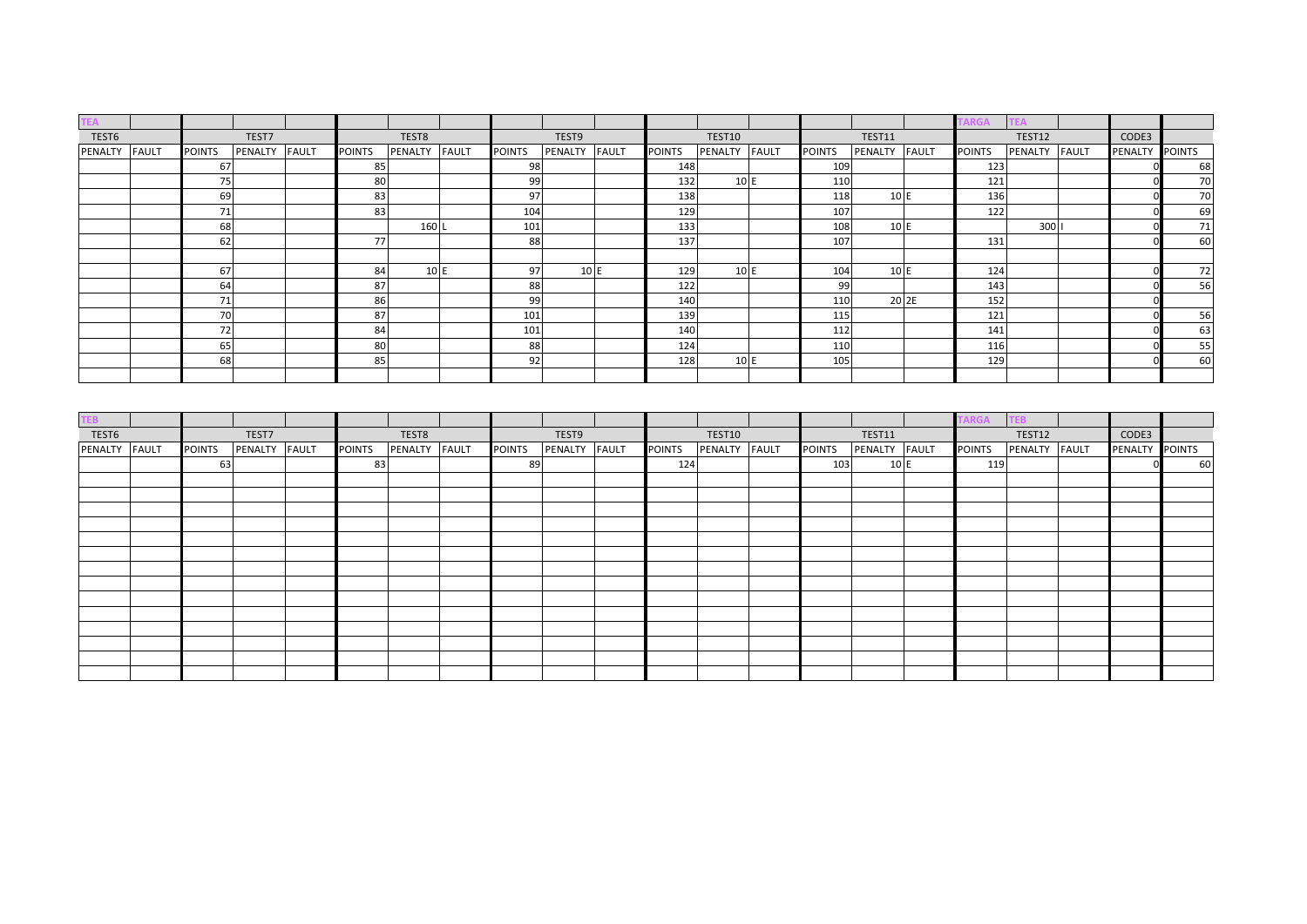# TARGA

|         |              |               |         |              |               |         |              |               |         |       | RGA           |               |                |        |         |              |               |               |              |
|---------|--------------|---------------|---------|--------------|---------------|---------|--------------|---------------|---------|-------|---------------|---------------|----------------|--------|---------|--------------|---------------|---------------|--------------|
| TEST13  |              |               | TEST14  |              |               | TEST15  |              |               | TEST16  |       |               | TEST17        | CODE4          |        | TEST18  |              |               | TEST19        | <b>TOTAL</b> |
| PENALTY | <b>FAULT</b> | <b>POINTS</b> | PENALTY | <b>FAULT</b> | <b>POINTS</b> | PENALTY | <b>FAULT</b> | <b>POINTS</b> | PENALTY | FAULT | <b>POINTS</b> | PENALTY FAULT | <b>PENALTY</b> | POINTS | PENALTY | <b>FAULT</b> | <b>POINTS</b> | PENALTY FAULT |              |
|         |              | 97            | $10$ F  |              | 134           |         |              | 104           |         |       | 122           |               |                | 57     |         |              | 98            |               | 1969         |
|         |              | 107           |         |              | 153           |         |              | 115           |         |       | 127           |               |                | 60     |         |              | 109           | 10 E          | 2085         |
|         |              | 98            |         |              | 116           |         | 20 2E        | 98            |         |       |               | 300           |                | 55     |         |              | 98            |               | 2281         |
|         |              | 106           | 20 2E   |              | 126           | 10 E    |              | 98            |         |       | 124           | 10E           |                | 59     |         |              | 100           |               | 2478         |
|         |              | 111           | 10 E    |              | 153           |         |              | 109           | 20 E    |       | 133           |               |                | 71     |         |              | 110           | 10 E          | 2430         |
| 90 L    |              | 109           |         |              | 128           |         |              | 108           | 10 E    |       | 123           |               |                |        | 90L     |              | 112           | 10E           | 2230         |
|         |              | 97            |         |              | 132           |         |              | 102           |         |       | 124           |               |                | 61     |         |              | 107           | 10 F          | 1858         |
|         |              | 94            | 10 E    |              | 130           |         |              | 105           |         |       | 120           |               |                | 62     |         |              | 931           |               | 1896         |
|         |              |               |         |              |               |         |              |               |         |       |               |               |                |        |         |              |               |               | $\mathbf{0}$ |
|         |              |               |         |              |               |         |              |               |         |       |               |               |                |        |         |              |               |               | $\mathbf{0}$ |
|         |              |               |         |              |               |         |              |               |         |       |               |               |                |        |         |              |               |               | $\mathbf{0}$ |
|         |              |               |         |              |               |         |              |               |         |       |               |               |                |        |         |              |               |               | $\mathbf{0}$ |
|         |              |               |         |              |               |         |              |               |         |       |               |               |                |        |         |              |               |               | 0            |
|         |              |               |         |              |               |         |              |               |         |       |               |               |                |        |         |              |               |               | $\mathbf{0}$ |
|         |              |               |         |              |               |         |              |               |         |       |               |               |                |        |         |              |               |               | $\mathbf{0}$ |
|         |              |               |         |              |               |         |              |               |         |       |               |               |                |        |         |              |               |               |              |

|         |              |               |         |              |               |                |       |               |               | ARGA          |         |              |                |               |               |               |               |              |
|---------|--------------|---------------|---------|--------------|---------------|----------------|-------|---------------|---------------|---------------|---------|--------------|----------------|---------------|---------------|---------------|---------------|--------------|
| TEST13  |              |               | TEST14  |              |               | TEST15         |       |               | TEST16        |               | TEST17  |              | CODE4          |               | TEST18        |               | TEST19        | <b>TOTAL</b> |
| PENALTY | <b>FAULT</b> | <b>POINTS</b> | PENALTY | <b>FAULT</b> | <b>POINTS</b> | <b>PENALTY</b> | FAULT | <b>POINTS</b> | PENALTY FAULT | <b>POINTS</b> | PENALTY | <b>FAULT</b> | <b>PENALTY</b> | <b>POINTS</b> | PENALTY FAULT | <b>POINTS</b> | PENALTY FAULT |              |
|         |              | 103           |         |              | 280           |                |       | 280           |               | 300           |         |              |                | 90            |               | 260           |               | 3009         |
|         |              |               | 260 L   |              | 121           |                |       | 107           |               | 114           |         |              |                | 62            |               |               | 260 L         | 2304         |
|         |              | 97            |         |              | 118           |                |       | 98            |               | 113           |         |              |                | 57            |               | 95            |               | 2148         |
|         |              | 88            | 10 F    |              | 126           |                |       | 99            |               | 111           |         |              |                | 60            |               | 93            | 10 F          | 1945         |
|         |              | 101           |         |              | 127           |                |       | 113           |               | 115           |         |              |                | 64            |               | 102           |               | 1879         |
|         |              |               |         |              |               |                |       |               |               |               |         |              |                |               |               |               |               | 0            |
|         |              |               |         |              |               |                |       |               |               |               |         |              |                |               |               |               |               | U            |
|         |              |               |         |              |               |                |       |               |               |               |         |              |                |               |               |               |               |              |
|         |              |               |         |              |               |                |       |               |               |               |         |              |                |               |               |               |               | υ            |
|         |              |               |         |              |               |                |       |               |               |               |         |              |                |               |               |               |               | υ            |
|         |              |               |         |              |               |                |       |               |               |               |         |              |                |               |               |               |               | u            |
|         |              |               |         |              |               |                |       |               |               |               |         |              |                |               |               |               |               |              |
|         |              |               |         |              |               |                |       |               |               |               |         |              |                |               |               |               |               |              |
|         |              |               |         |              |               |                |       |               |               |               |         |              |                |               |               |               |               |              |
|         |              |               |         |              |               |                |       |               |               |               |         |              |                |               |               |               |               | υ            |